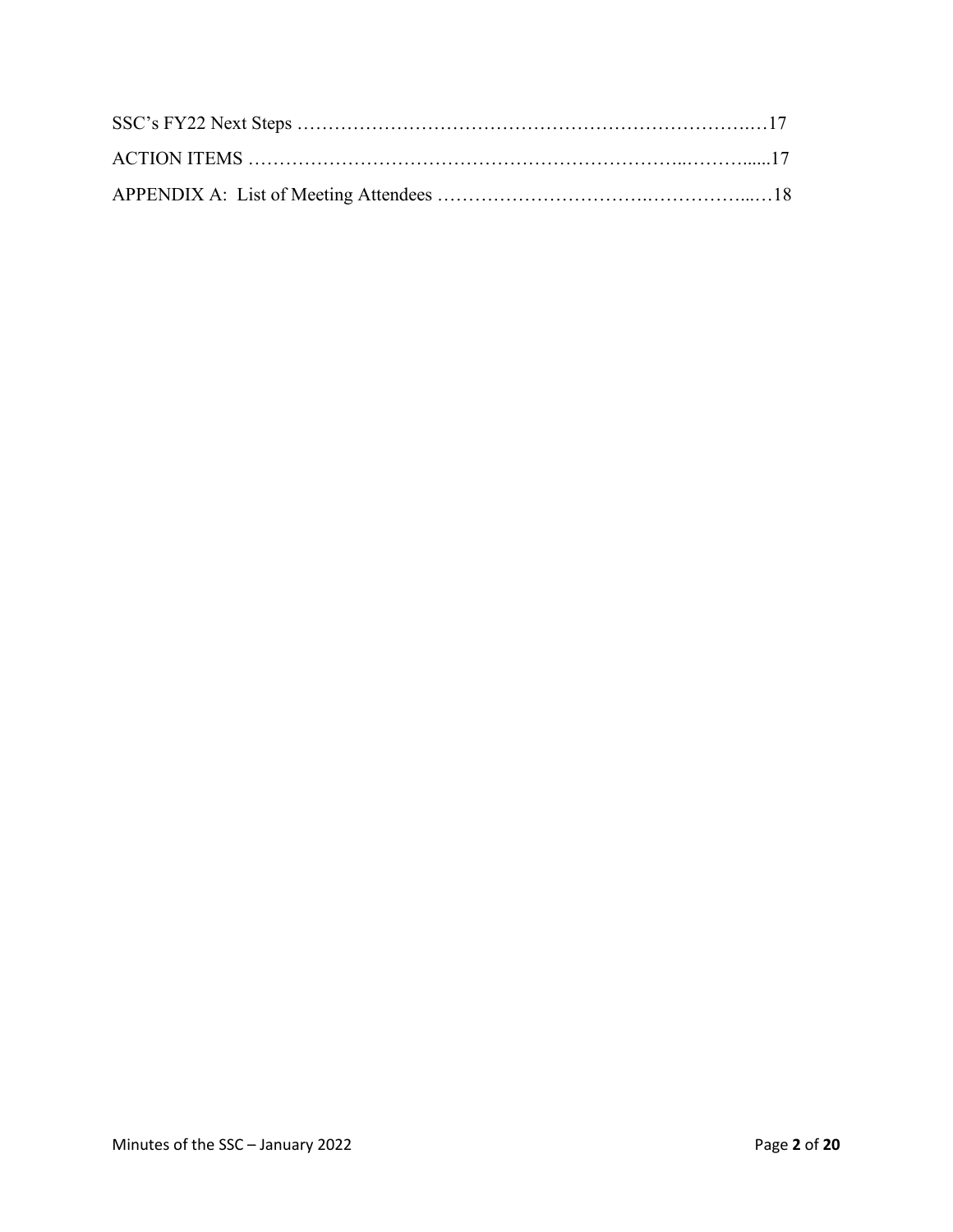#### **EXECUTIVE SUMMARY**

The Specialty Crop Committee (SSC) is a permanent, statutory committee responsible for studying the scope and effectiveness of research, extension, and economics programs affecting the specialty crop industry and provides consult on the procedures and objectives used to conduct the relevancy review and the scientific merit review of the Specialty Crop Research Initiative (SCRI) met in public session on January 19-20, 2022 via a virtual zoom meeting. The meeting's main goal on day #1 was to provide the SSC members an update on the projects from the Specialty Crop Research Initiative (SCRI) Grant Project Leaders that were awarded in 2021. Project Directors presented their projects that address the critical needs of the specialty crop industry supporting research and extension issues by addressing key challenges of national, regional, and multi-state importance in sustaining all components of food and agriculture, including conventional and organic food production systems. The main goal of meeting day #2 was to learn more about the SCRI program and its job to promote collaboration, open communication, the exchange of information, and the development of resources that accelerate application of scientific discovery and technology to solving needs of the various specialty crop industries. Another major goal of day#2 is to obtain the SSC's input, feedback, and recommendations on the path of the SCRI.

#### **DAY #1: WEDNESDAY, JANUARY 19**

#### **Welcome and Roll Call**

Ms. Kate Lewis the NAREEE Board Executive Director/Designated Federal Officer (DFO) opened the meeting by introducing her colleague Ms. Shirley Morgan-Jordan and to have her kickoff the meeting.

Ms. Morgan-Jordan started the meeting by welcoming all on the zoom call to the official first SSC meeting of 2022 and taking roll. The following names of SSC members were called by Ms. Morgan-Jordan, and their response is given in italics:

- (1) Donnell Brown *present* (2) Gregory Goins – *here* (3) Marguerite Green – *present* (4) Carlos Iglesias – *present* (5) Shawn Peebles – *no response given* (6) Nikki Rothwell– *no response given*
- (7) Jim Tuinier *present*

Ms. Morgan-Jordan announced that the zoom meeting was being recorded to capture the meeting in its entirety and if anyone on the call has any objections to let her know.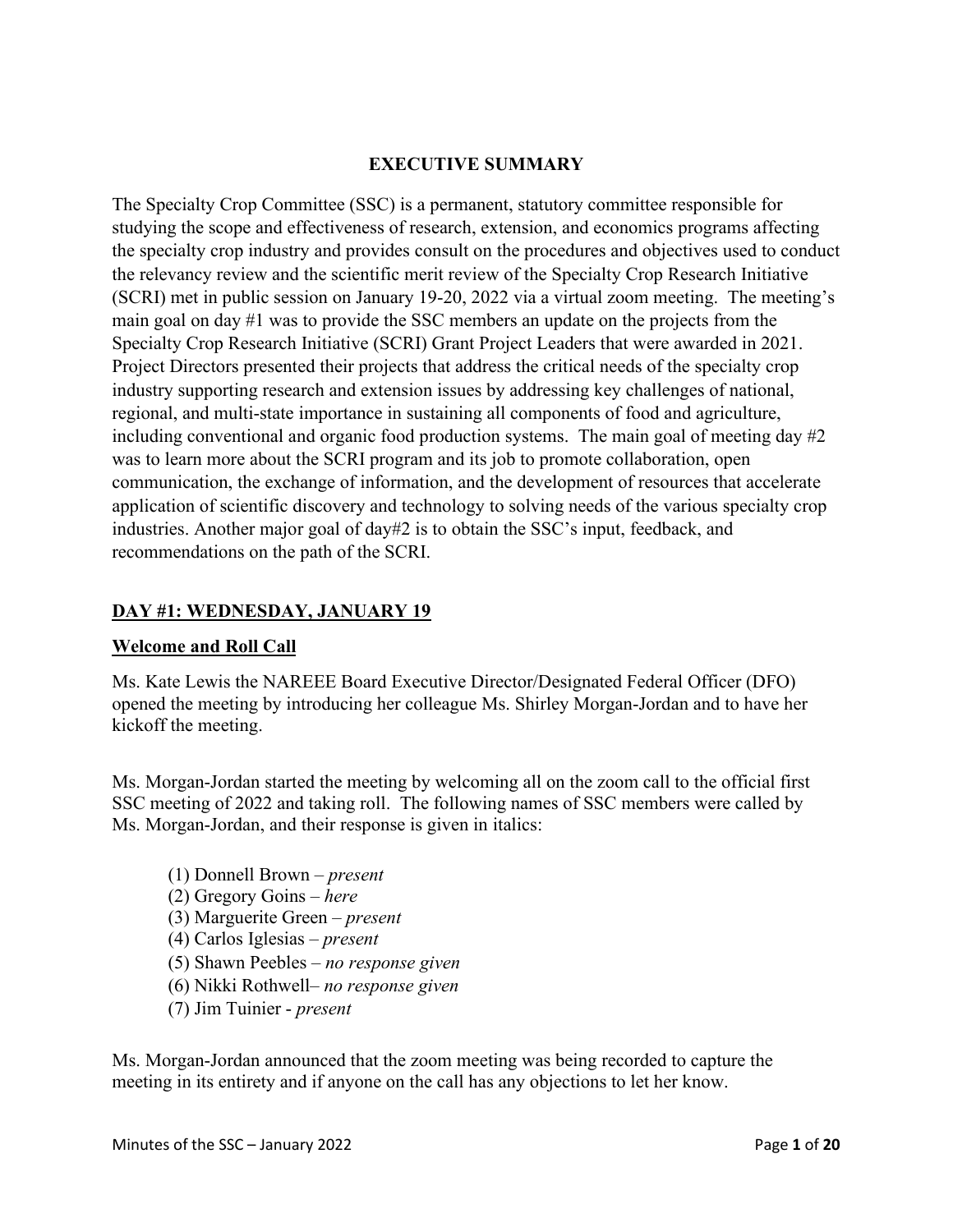#### **Day #1 Meeting Overview and Goals**

The meeting was turned back over to DFO Lewis, and she reintroduced herself as the Executive Director of the NAREEE Advisory Board and gave the reason for having the meeting. DFO Lewis stated that the SSC makes recommendations by statute for the SCRI program, and the research grant projects in place for the current year, past year, and future years. Furthermore, DFO Lewis stated that the next steps and action items that come from the SSC feedback will provide NIFA and the SCRI program with information on how best to move forward on future grants.

DFO Lewis informed the SSC members that they would be hearing from 15 SCRI grant project directors and that the members should also have an excel spreadsheet that has all the research projects that have been in place over the past three years. DFO Lewis also welcomed the grant project directors and looked forward to their research summaries. Lastly, DFO Lewis asked if anyone had questions on the today's meeting goals or her overview and before moving along in the agenda. No questions were asked.

DFO Lewis went on to introduce and give a short biography on the Director of the USDA's NIFA Program, Dr. Carrie Castille who was charged with giving this meeting's opening remarks. Dr. Castille is a Louisiana native who has a broad 20-year background in rural and agricultural issues. Dr. Castille joined the USDA in 2017 as a State Director for Louisiana and served as chair of the NAREEE Advisory Board for seven years (2010 – 2017). She has received numerous awards one being an award from then USDA Secretary of Agriculture Ann Veneman for the development of Louisiana's Master Farm Program in 2003 as well as the Secretary's Award for Excellence in Rural Development in 2018.

## **Opening Remarks**

Dr. Carrie Castille started off her remarks by thanking the SSC for inviting her to the meeting. Dr. Castille reminisced fondly about her appointment by Secretary Tom Vilsack as the Chair of the NAREEE Advisory Board. She found it to be a wonderful experience to be able to understand and appreciate the complementarity between the intramural as well as the extramural research that goes on at the USDA but also the valuable role of the stakeholders and partners who are looking at extension research and teaching functions, particularly in areas where certain challenges are affecting communities. Dr. Castille understands and believes that the SSC has real value and plays a critical role, and she thanked the SSC for their time and service.

Dr. Castille went on to state that since NIFA is an extra mural funding agency of the USDA and never really provides the Federal capacity funding to support agricultural experiments stations, as well as cooperative extension programs across the land grant university system including 1862 land grants, 1890 land grants, historically black colleges and universities, and lastly 1994 tribal land grant institutions. NIFA is proud of their very robust portfolio of competitive grant programs, including SCRI, Integrated Pest Management, Emergency Citrus Research, and NIFA's flagship Agriculture and Food Research Initiative (AFRI). Dr. Castille was pleased to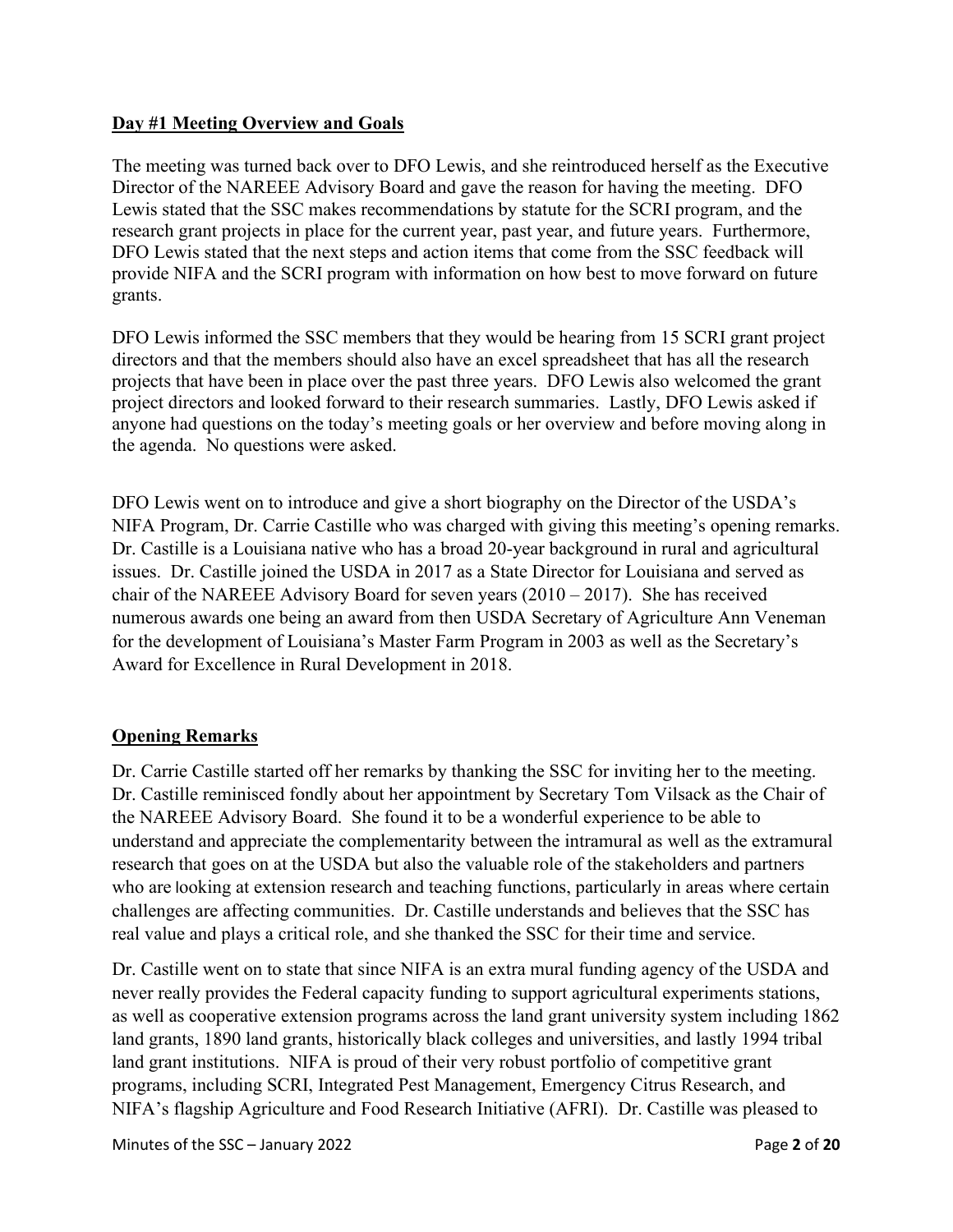share with the meeting attendees that in October Secretary Vilsack announced that the USDA made a 243 million investment in grants to support specialty crops. 170 million went to specialty crop block grants, as well as another 74 million from NIFA's specialty crop research initiative. Dr. Castille mentioned that the SSC will learn more about that from Dr. Tom Bewick the SCRI National Program Leader. She also remarked that NIFA funds over 70 individually funded program lines that support research teaching and extension. And NIFA is proud that they are a fast-growing agency that has close to 300 experts on staff, many of them joining for over the past year from our land grant universities and the agriculture industry across the nation. Dr. Castille hopes that the new NIFA employees are seen as an asset, and we hope that the meeting attendees will see some familiar faces and people that you can relate to hose that are going to support the customers and partnerships in the industry. NIFA according to Dr. Castille is constantly working to update their processes and systems to ensure that the programs are both, easily accessible, as well as serving the public's needs. Furthermore, NIFA is at the stage in their agency development where the public's input and feedback is critical according to Dr. Castille as well as absolutely invaluable and NIFA wants to continue to hear, not only from the role that the members serve on this very valuable committee, but also in roles that the members might serve on their day jobs. Dr. Castille went onto assure the SSC that NIFA is not only making sound user informed decisions today, but also listening and incorporating the SSC's advice for one continuous quality improvement across the Agency for collective success so again. And again, Dr. Castille thanked the SSC for their service on the committee and looks forward to hearing about the updates and the tremendous work that the SSC is doing.

DFO Lewis thanked Dr. Castille for providing such a comprehensive overview of NIFA and for her strong and positive opening for the meeting.

## **Statement by SSC Chair**

DFO Lewis went on to introduce the SSC Chair, Dr. Gregory Goins from the North Carolina A&T University to make a brief statement.

Dr. Gregory Goins wished all a good morning and thanked Dr. Castille for her shout out to historically black colleges and universities where Dr. Goins has been working for the past 20 years as a professor and Chair of the Department of Natural Resources. Dr. Goins stated that he is honored to serve as the Chair of the SSC and knows that the SCC's charge is to stay the scope and effectiveness of research and extension economics programs affecting the specialty crop industry and he went on to say that he looks forward to providing consultation to the Board to help with the challenges of successful crop production.

## **Introductions of NIFA SCRI National Program Leaders**

Next DFO Lewis gave the floor to the SCRI National Program Leads so they could introduce themselves.

Dr. Tom Bewick introduced himself as the SCRI National Program Leader with NIFA and he has been with the agency since 2000 and he works in the Institute of Food Production and Sustainability. He gave a big shout out to Ms. Morgan-Jordan, DFO Lewis and Ms. Megan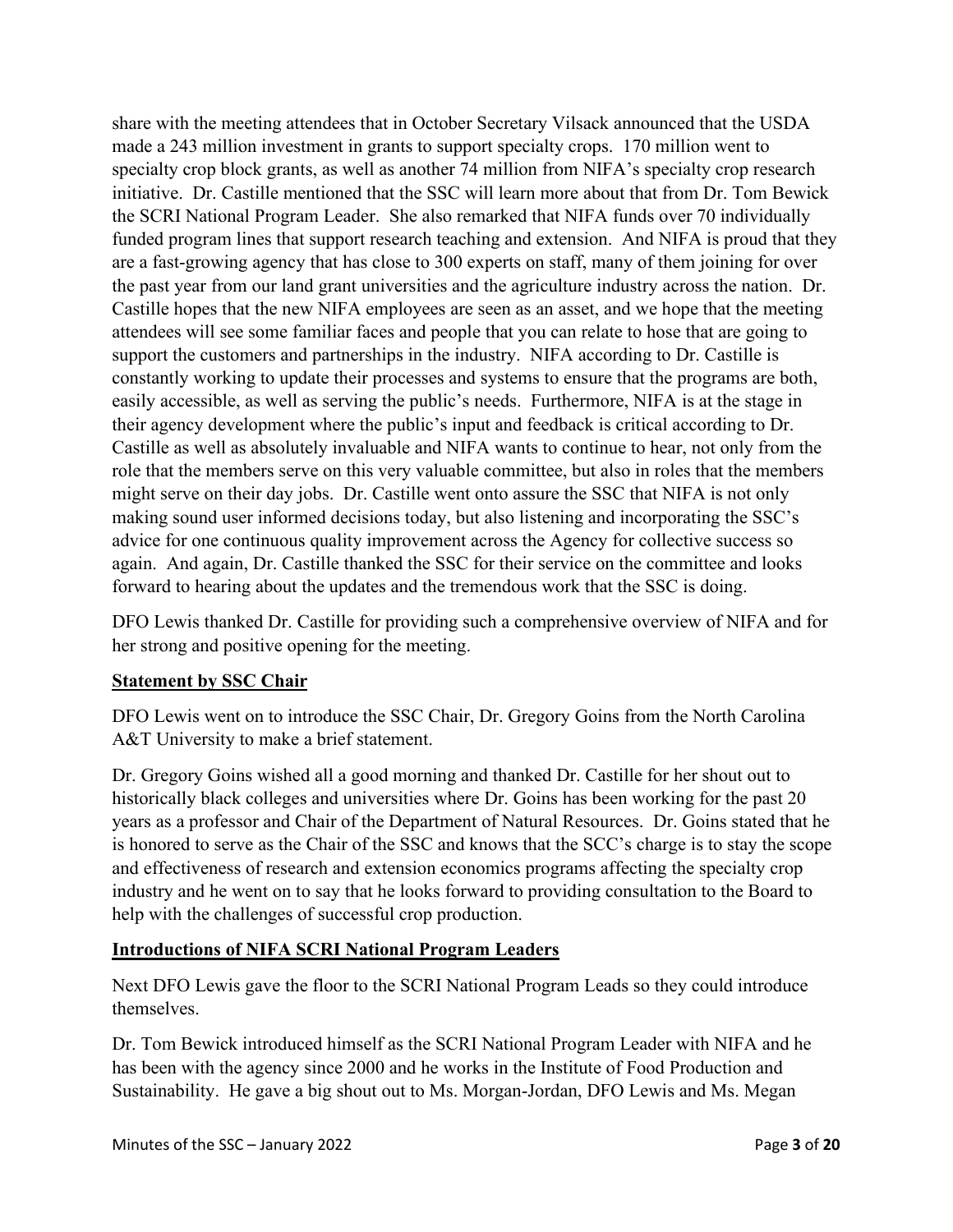O'Reilly whom he acknowledges as the people who really done the heavy lifting to organize the meeting and to make sure the meeting is successful. Dr. Bewick also went on to than Ms. Summer LaRose who is backing up Ms. O'Reilly. He also thanked his colleagues from NIFA for joining us as he was really excited about having the meeting because the SSC hasn't met in a couple of years and the SSC meetings are an integral part of the process in making SCRI as good as it is. Dr. Bewick reminded the speakers that the presentation times are going to be closely monitored because of the very packed agenda, and he hoped that they have practiced their presentations and have the timing down because otherwise the mute button will be used, and the next speaker will be signaled to begin.

Ms. Megan O'Reilly started by sharing how happy she was to see the Project Directors who logged into the meeting. Like Dr. Bewick, Ms. O'Reilly also works with the Institute of Food Production and Sustainability and has been working specifically with the SCRI since 2010. She stated that she was pleased to see all the new SSC members and looks forward to hearing about the good research that's happening out there.

DFO Lewis noted that the first part of the meeting agenda had been completed its mission to provide overview, strategy, and providing context to all on the call. It in this moment that DFO Lewis asked Ms. O'Reilly to change the screen so the meeting participants could be seen. DFO Lewis more meeting participants had joined during the first part of the meeting, and she let them know that there will be ample time for them to introduce themselves. and had successfully completed. DFO Lewis turned the meeting over to Ms. O'Reilly who was coordinating the zoom screen share and tasked that the SCRI Grant Project Leader's presentations now begin.

## **Presentations by SCRI Grant Project Leaders**

Ms. O'Reilly introduced the first three presenters, Steven Knapp, Joji Muramoto, Erin Rosskopf and Frank Louws for the first session. She also shared that these three presenters have 20 minutes to present and 10 minutes for questions. These three projects are from 2017-2018.

Steven Knapp, University of California, Davis presented a project entitled "Next-Generation Disease Resistance Breeding & Management Solutions for Strawberry (September 1, 2017 – August 31, 2022)". The project has five main objectives: #1: Understanding Economic Factors Affecting Stakeholders; #2: Strengthening Genome-Informed Breeding Platforms; #3: Developing & Deploying Disease Resistant Cultivars; #4: Predicting, Monitoring & Preventing Losses Caused by Plant Pathogens; and #5: Understanding Socioeconomic Factors Affecting Stakeholders. Dr. Knapp believes that the work with stakeholders needs improvement and has found that there are deep philosophical differences between scientist and stakeholders and that this tension could be felt in his project. On a positive note, what scientists can do with the strawberry over this past five years has really been transformative and they have had tremendous publications. Dr. Knapp also made mention that a lot of the funding for this project came from leverage matching with other grants to, but it was certainly the SCRI Program that had a tremendous amount of synergy in driving this project.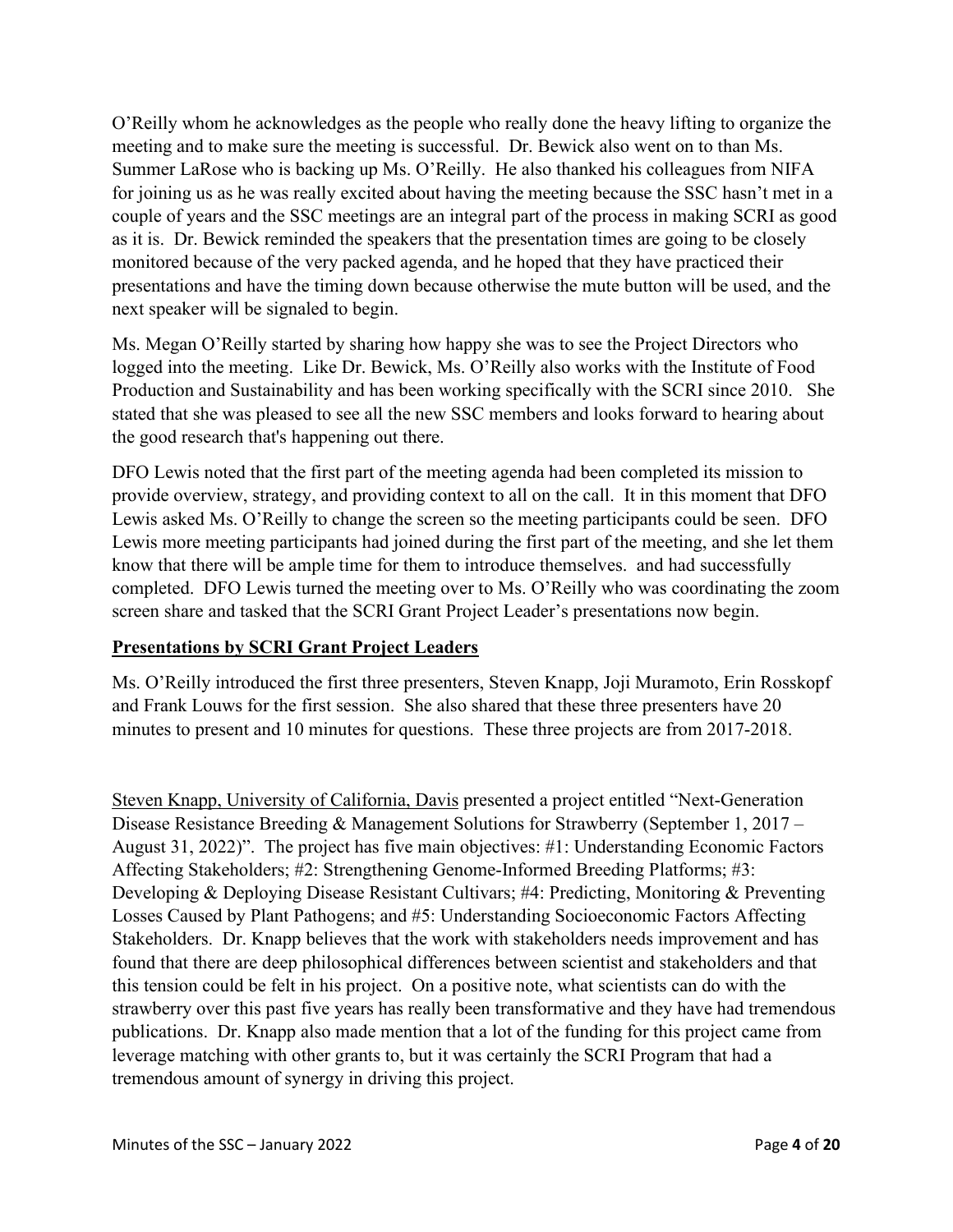Dr. Carlos Iglesias asked how much of it is an issue are cultivars which affects genomic selection and the integration of different positive attributes in strawberries? Dr. Iglesias noted that he deals with sweet potatoes at North Carolina State. Phytophthora

Dr. Knapp answered that he understands that the strawberry also may have some issues with that and directed Dr. Iglesias to his first slide that he did on the transformational and enabling work. Dr. Knapp noted that what is incredible about strawberry is that there are several myths about the strawberry and people knew what they couldn't do, but in several strawberry researchers work they were shocked at their ability to navigate through the four sub genomes. Dr. Knapp continued answering that there are 50 million DNA variances discovered in elite germplasm and researchers could map short read DNA sequences for about 80% of those back to the genome. And with the technology Dr. Knapp and his team are just blessed by octoploid genetics because the researchers do a lot of work to sort out which genome they are looking at.

Ms. Donnell Brown had a comment and then a question. Ms. Brown's comment was on the social aspect of the project and that in her work at the National Grape Research Alliance public perception is discussed a lot in terms of how biotechnology and the ability to use modern tools or just dealing with what people think things are doing to their food or wine and that she feels Dr. Knapp's pain on that subject. Ms. Brown's question is what is the project's typical timeline for breeding to bring something to commercial viability?

Dr. Knapp answered that his research has produced a wonderful paper, where he and his team looked at breeding speed over the last 250 years and how it has accelerated, but the average time was 16 years but it's down to eight for Florida at UC Davis. But in the end Dr. Knapp believes that it is realistic to say eight years would be a typical timeline.

Joji Muramoto (with assistance from Erin Rosskopf – focus on FL), University of California, Santa Cruz presented a project entitled "Integrating Anaerobic Soil Disinfestation, Crop Rotation and Variety for Disease Management in Strawberry Production". The project involves five States across the country these five States combined cover combined cover 99% of the strawberry sales and production in the United States. Anaerobic Soil Disinfestation (ASD) was developed as alternative to methyl bromide in the Netherlands and in Japan independently in 2000. Dr. Muramoto presented the three steps of his project as follows: (1) Incorporate organic material; (2) Cover with oxygen impermeable tarp; and (3) Irrigate to saturation – Not Flooding – and maintain the fermentation process for three weeks. The projects overall aims are to (1) Improve the basic understanding of modes of action of ASD and environmental interactions; (2) Use this knowledge to design and test integrated management systems; (3) Work directly with strawberry growers who are testing and adopting the biological strategies.

After the presentation Ms. O'Reilly pointed out that Dr. Muramoto put a different website link than the one on the spreadsheet in the chat box. The corrected website is as follows: [https://soildiseasestrawberrygroup.sites.ucsc.edu.](https://soildiseasestrawberrygroup.sites.ucsc.edu/)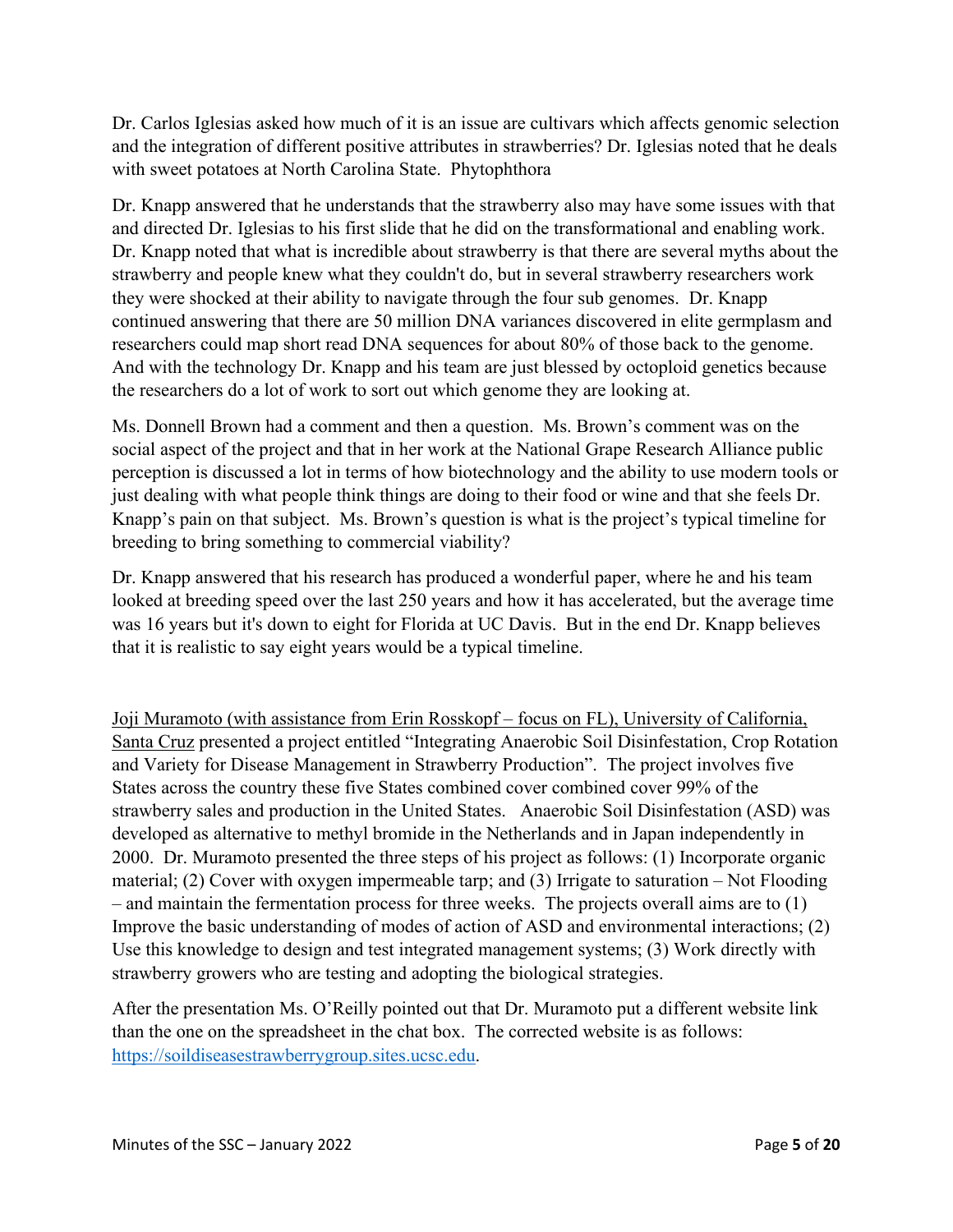Dr. Steven Knapp had a question for Dr. Rosskopf asking what she thinks the prospects are for working with ASD on small farms? And does she see ASD working well?

Dr. Rosskopf answered "absolutely"! She also went on to answer that the researchers have found that it's much easier to transfer the ASD technology to small growers.

Dr. Carlos Iglesias had a question asking is there any information about the long-term effects, positive or negative of ASD on soil health, overall? And his second question was, has ASD and any biologicals been used in combination to explore the possibilities of getting even better synergies?

Dr. Rosskopf explained what her research has looked at in Florida and where they have seen fields where ASD has been applied for up to nine years and only beneficial effects are seen as well as cumulative beneficial effects, so the longer you treat the soil with ASD the better it seems to work. Dr. Rosskopf then specifically answered Dr. Iglesias' question on the combining of ASD and biologicals stating that there is some work being done with the project's Tennessee collaborators with some beneficial effects and stating that philosophically her preference is to utilize the native microbial community by selectively feeding those beneficial organisms that our facultated anaerobes. Dr. Muramoto answered on what he has experienced in California and that he has also seen a positive effect on soil treated with ASD. Also Dr. Muramoto's collaborator has done some research and after ASD is applied with biologicals there has been an increase in the early stage field of strawberries.

Dr. Rosskopf pivoted to who has experience with ASD. Dr. Frank Louws stated that some hurricanes came along and watered land that had 32 inches of ASD on the land as a whole and they are seeing really good results compared to methyl bromide alternatives and he also believes that ASD is good for small and mid-sized growers.

Dr. Bewick acknowledged that Dr. Rebecca Grummet had a question or comment, but she stated that her question had already been answered.

Ms. Donnell Brown presented a comment that she thought it was interesting that these are two (Dr. Knapp's project and the Muramoto/Rosskopf project) approaches to the discontinuation of methyl bromide and the breeding aspects and the soil aspect and how interesting it is to see one problem approached two different ways. Dr. Rosskopf responded stating that these two projects have some of the same team members and so as those cultivars become available, they are easily integrated technologies.

Frank Louws, North Carolina State University presented on the project entitled "Growing New Roots:" Grafting to Enhance Resiliency in U.S. Vegetable Industries". This grafting project also emerges from the methyl bromide loss and challenge. One of our key goals was to make sure that we included a lot of our industry partners, and we had many up to 75 that the project directly cooperated with. And they also worked with several international partners, most of them are robotic companies. They also brought on their team plant nursery experts, especially early in days of the project and they also worked very closely with their key stakeholders and growers. The project was partitioned off into five core areas. (1) Maximize Impacts of Grafting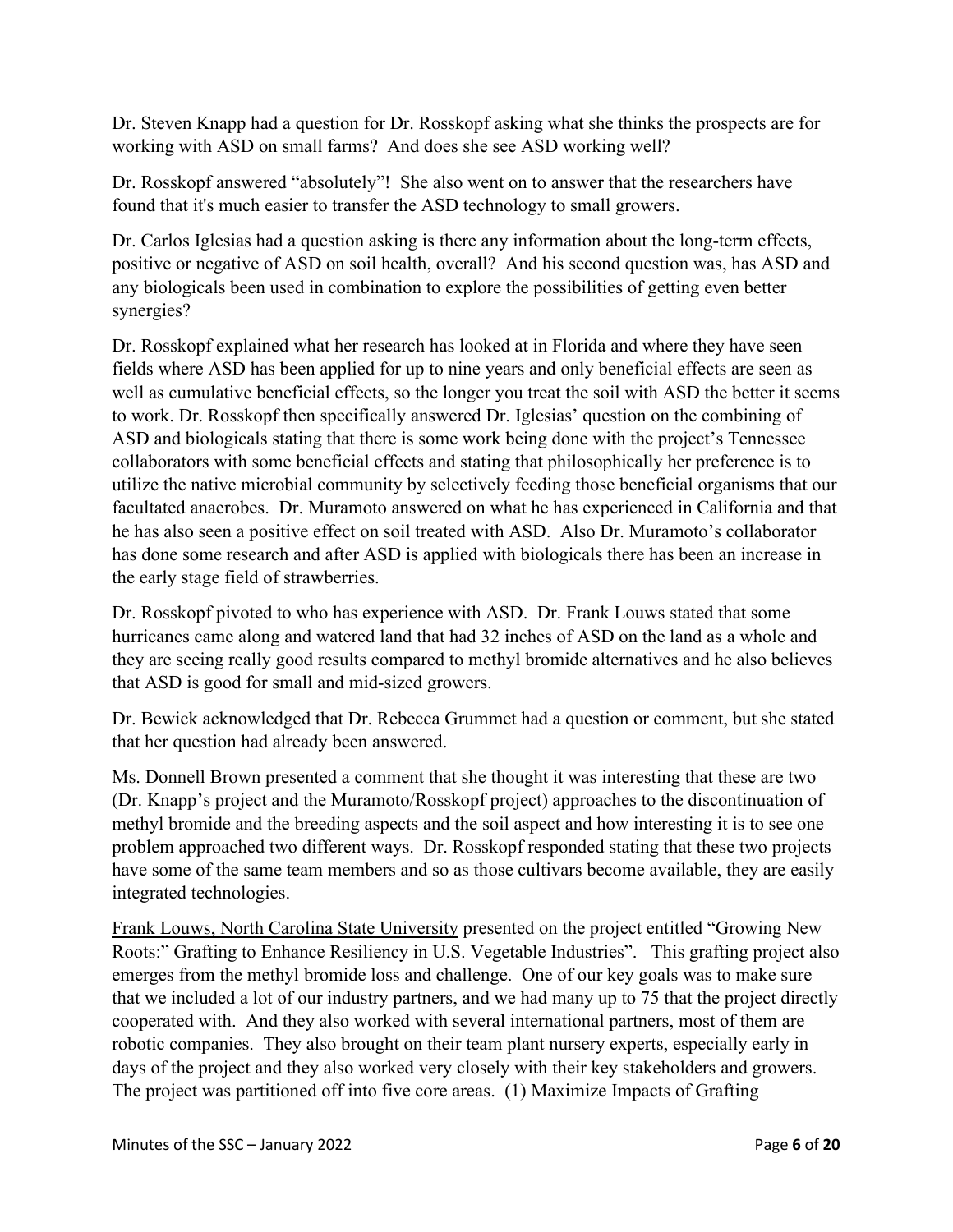Technology; (2) Advance Root Genetics; (3) Increase Capacity & Efficiency; (4) Economic & Environmental Metrics; and (5) Adoption, Education & Evaluation. The presentation ended with looking toward the future as the grafting industry matures in the U.S. there will be an expansion where rootstocks will be selected for cool seasons and hot seasons and different types of conditions that might be encountered an offer resilience to growers.

Dr. Carlos Iglesias had a comment and a question. The comment being that he believes it looks like there is room for companies to complete combining abilities studies because it can be an exponential type of work. And Dr. Iglesias' question is having the researchers gained any experience from Europe in terms of grafting?

Dr. Louws answered that yes, I his research he and his team have interacted a lot with people in Europe and he feels that his whole team has been really intentional and strong about linking with international partners, including European partners, some of our robotic grafting partners are from the Netherlands.

Dr. Tom Bewick commented that that partnership that Dr. Louws is referring to where they built the robots has led to a great outcome because it created job opportunities in rural North Carolina.

## **Introduction of the SSC Members**

At this time DFO Lewis and Ms. O'Reilly informed the meeting attendees that they were 15 minutes ahead in the schedule and they would like to use this time to introduce the SSC members and to give a little bit of their background. Ms. O'Reilly stated that she will just call out names.

*Carlos Iglesias* is professor of Horticulture Science at North Carolina State and he is also the Director of the Library Consortium. Most of his life her has worked in mostly raw crops and just recently started work in specialty crops. He brings industry experience and is happy to be a part of the SSC community.

*Donnell Brown* is the President of the National Grape Research Alliance for about five years now. The National Grape Research Alliance aligns the research priorities for table grapes, wine grapes, juice grapes and raisins.

*Gregory Goins* is currently the Professor and Chair of the Department of Natural Resources at North Carolina A&T University, and his background is in growing plants in space (he worked at NASA) and so he enjoyed Dr. Louws's presentation.

*Jim Tuinier* is a third-generation greenhouse grower in Michigan. His family has 30 acres of greenhouses that produce annuals, perennials, house plants, as well as long English cucumbers, in the summer and fall. Mr. Tuinier got his master's degree from Michigan State University.

*Marguerite Green* is the Executive Director of Sprout which is a farmer and technical service training organization and nonprofit. Sprout specializes in supporting small sustainable low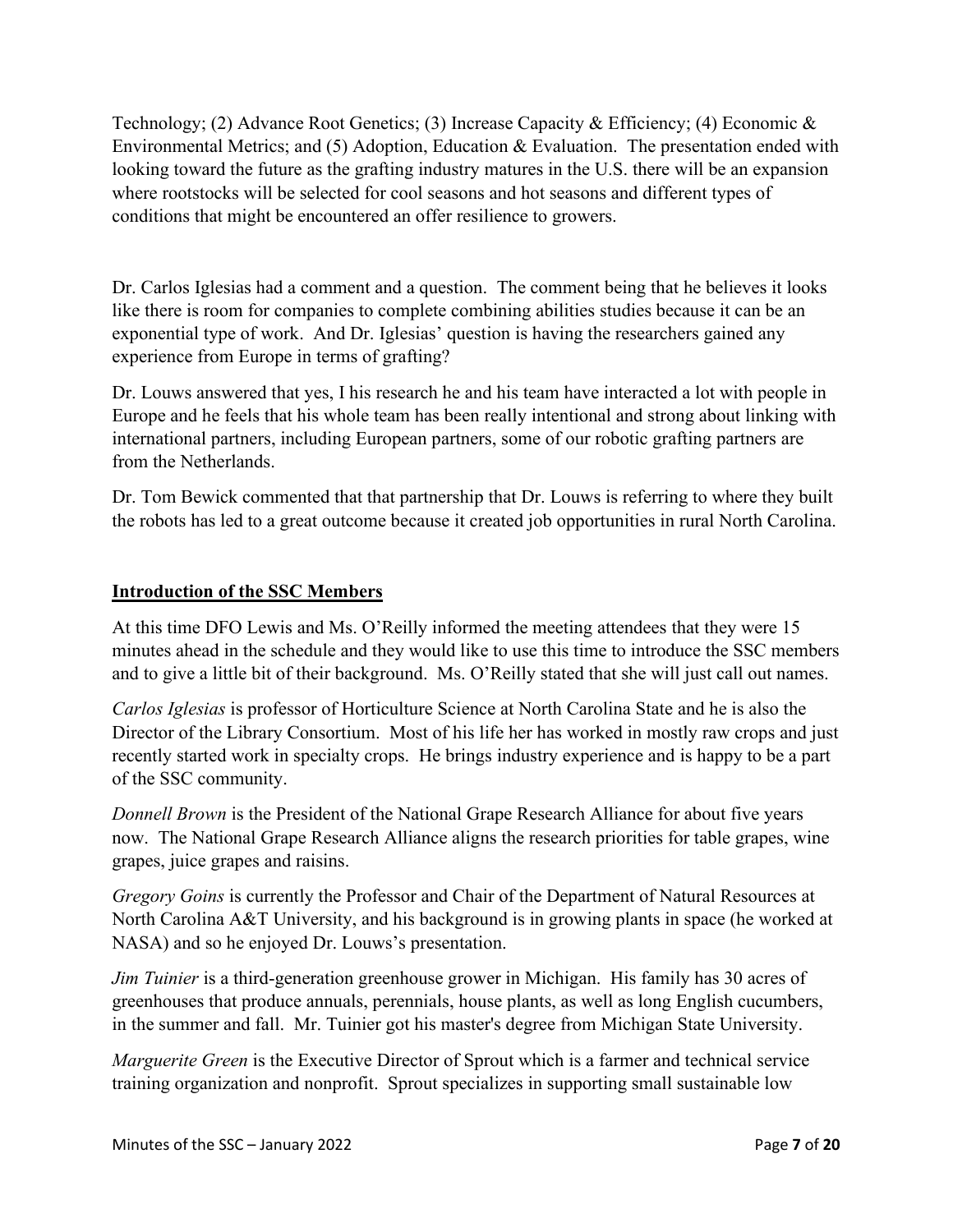capital farms and bypass growers specifically farms that are just developing a more robust food system down here in the Gulf, where we have wonderful 12 month growing season.

*Shawn Peebles* is from Augusta, Arkansas where he owns and operates Peeble's Organic Farm, which is approximately a 2000-acre organic vegetable farm.

DFO Lewis navigated the meeting back to the Project Grant Leaders Project presentation portion on the agenda. She noted that the next eight projects would run a little bit differently than the first three because these next presentations will be five minute presentations and five minutes for questions and answers.

Andreas Westphal, University of California, Riverside presented a project entitled "Putting Phenotypic and Genotypic Tolls to Work for Improving Walnut Rootstocks". The objectives of the project are as follows: (1) Propagation: Two breeding populations with resistance to Crown Gall (CG), Phytophthora (PHYT), Nematodes (NEM); (2) Phenotyping for biotic and abiotic stresses and determine their interactions; (3) Develop remote sensing techniques; (4) Genetics of breeding populations discovery of resistance loci, gene expression, pyramiding; (5) Economic analysis of rootstock use and examine stakeholder attitudes; and (6) On-farm rootstock trials in different agro-ecological environments rootstock release.

Dr. Westphal went over time and Dr. Bewick directed people to put their questions for Dr. Westphal in the chat.

Jason A. Fischbach, University of Wisconsin – Madison Extension presented a project entitled "Overcoming Obstacles to Hazelnut Production in the Upper Midwest". The project is primarily a collaboration between the University of Minnesota and the University of Wisconsin along with many partners across the upper Midwest. Dr. Fischbach started his presentation with one question "Why Hazelnuts in the Upper Midwest?" And there are three answers; (1) the growers need their help; (2) woody perennials, especially the upper Midwest really have a role to play in solving many agricultural problems or research problems; and (3) there's a big economic opportunity that's continuing to develop us per capita consumption of haze and let's is very low compared to other hazelnut producing regions. The project has four main objectives: (1) Develop improved germplasm based on endemic American hazelnut (Corylus americana); (2) Develop nursery stock supply chains for a highly recalcitrant species; (3) Develop production protocols for a novel hedgerow-based production system; and (4) Support supply chain and market development efforts.

Dr. Bewick alerted the meeting attendees that there was no time for questions so if anyone has a question for Dr. Fischbach please put it in the chat.

Massimo Iorizzo, North Carolina State University presented on the project entitled "VacciniumCAP: Leveraging Genetic and Genomic Resources to Enable Development of Blueberry and Cranberry Cultivars with Improved Fruit Quality Attributes". The mission and objectives of the project are based on industry inputs that were collected between 2016 and 2018 through our planning grant funded by the USDA. The main challenge has been on the production side of blueberry and cranberry because they are inconsistent in quality which leads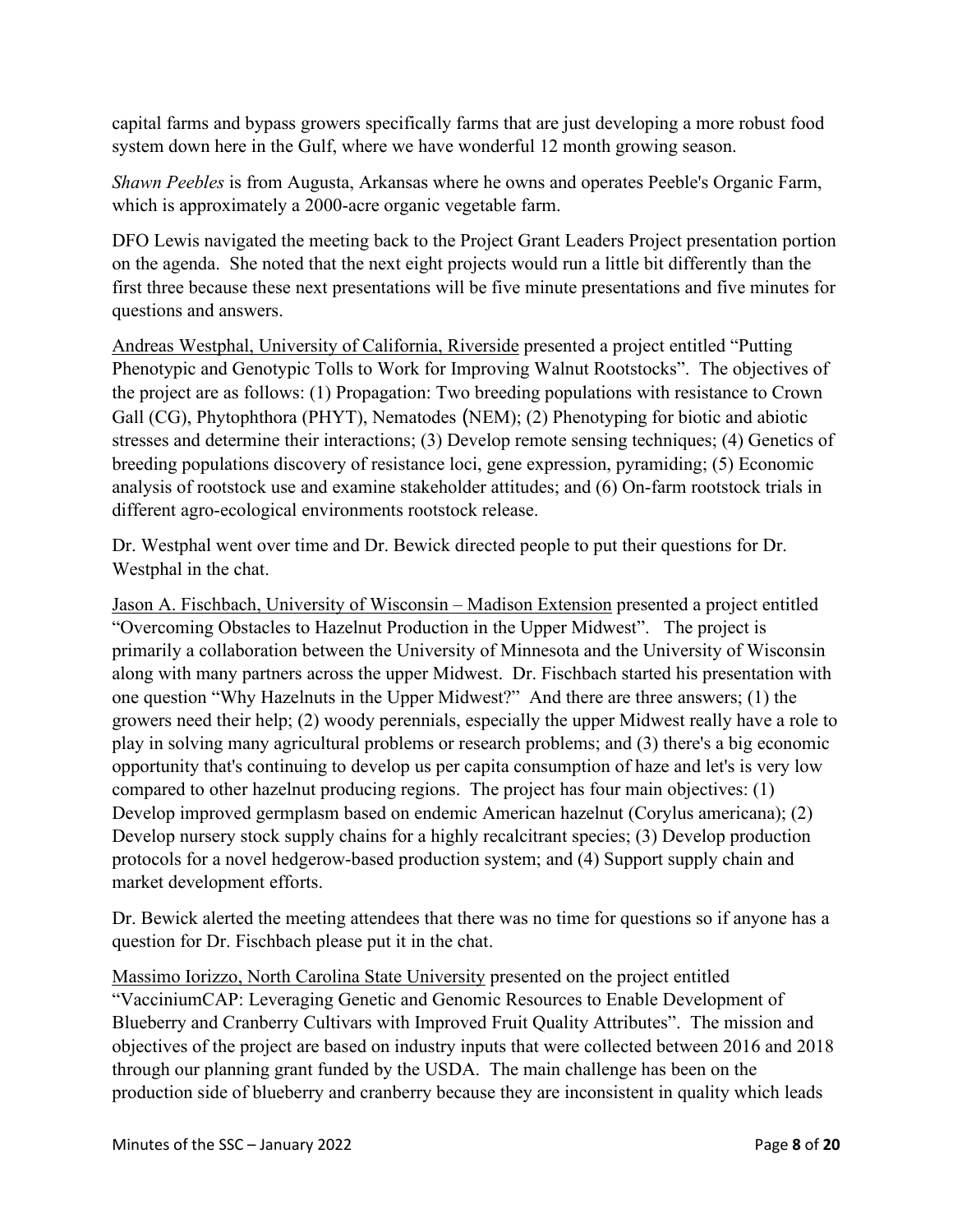to a negative perception of the product with leads to less revenue and less competitive industry. The project's goal is to (1) Develop and implement phenotyping and DNA tools to accelerate development of new cultivars with improved fruit quality and (2) Increase production of fruits that meet consumer preferences and production/processing needs. There are five main objectives of the project: (1) Establish – DNA tools; (2) Discover – Link DNA to fruit quality; (3) Deliver – DNA markers; (4) Assess – link to fruit quality and fruit characteristics; and (5) Engage – Transfer deliverables.

Again, Dr. Bewick alerted the meeting attendees that there was no time for questions so if anyone has a question for Dr. Iorizzo please put it in the chat.

Paula Agudelo, Clemson University presented on the project entitled "Focused Investigations on the Distribution and Management of Meloidogyne Enterolobii". This nematode is important to specialty crops because it is very aggressive. It causes severe galling in roots and below ground and it also reduces yield and reduces quality of product. In above ground symptoms, it can cause anything from stunting to death. What complicates the matter is that all the known resistance for other Meloidogyne species is not effective against this strain of enterolobii. So, all the advances that that have been made with other vegetables is not effective with Meloidogyne enterolobii. The goal of this project is to reduce the vulnerability of growers to Meloidogyne Enterolobii while it still has limited distribution and maybe think of ways, where they can contain the nematode but also develop management practices, so that they can manage it once it spreads. There are five objectives, (1) Nematode Distribution; (2) Plant Resistance; (3) Management; (4) Economics; and (5) Education.

There was no time for questions so meeting attendees were again instructed to put any questions they may have in the chat.

Michelle Danyluk, University of Florida presented on the project entitled "CONTACT: Scientific Challenges and Cost-Effective Management of Risks Associated with Implementation of Produce Safety Regulations". The project's overall objective is to assess the health, economic and important risk impacts of food systems in consultation with the produce industry Regulators and a national network of extension specialists and world leaders and produce safety. The goal of the project is to identify important factors that drive food safety risks and produce safety and then to help the specialty crop industry to develop validated scientific support. The project also hopes to provide scientific and technological knowledge to develop metrics important to enhancing produce safety across the U.S. and to identify improved approaches and techniques that allow the attainment of metrics to be verified and cost effective. They we have seven objectives within our system that divide up between those and the Agricultural Systems and Stakeholder Engagement and Risk Management Tools.

One minute remained after Dr. Danyluk's presentation and no questions were asked.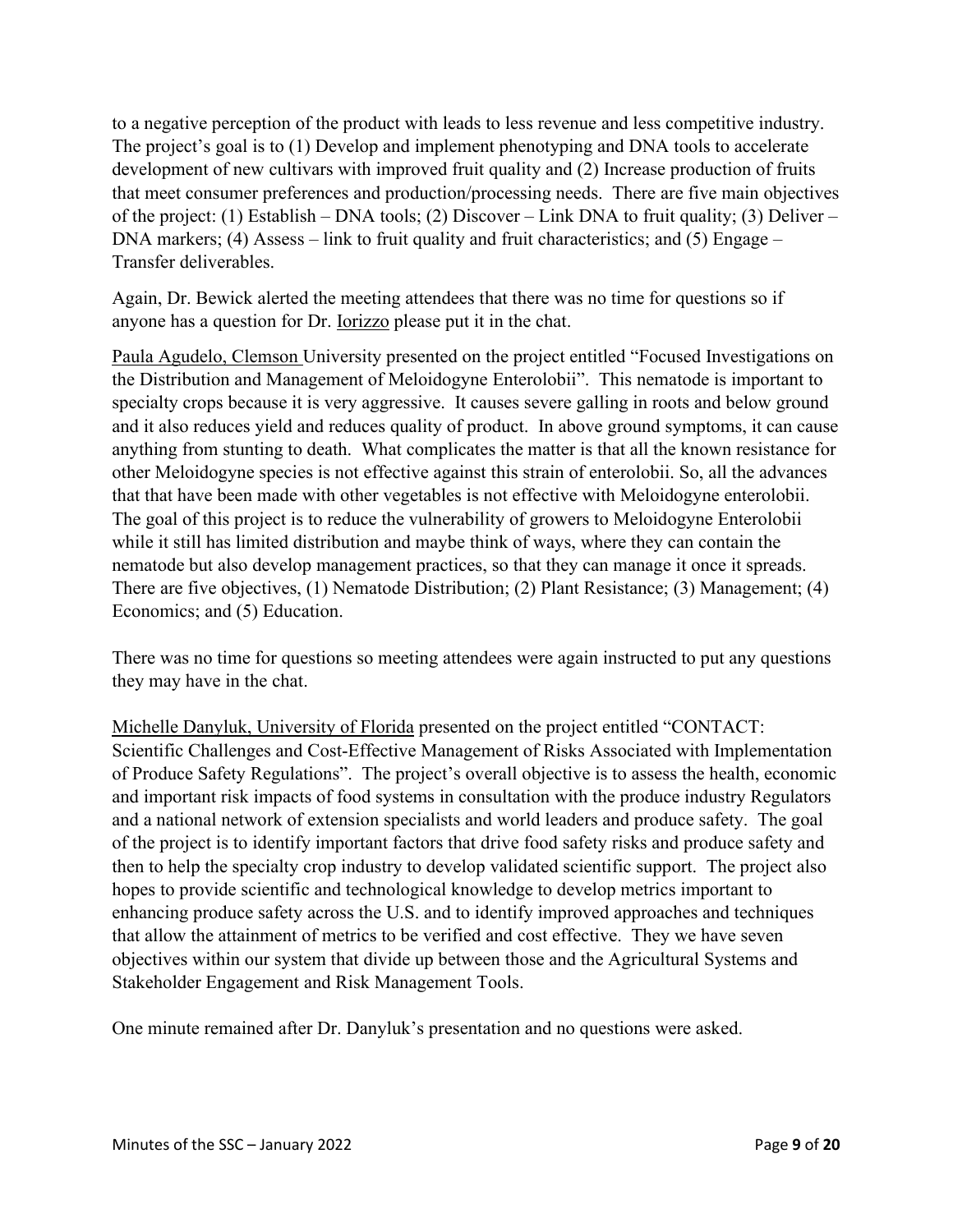Patricia Manosalva, University of California, Riverside (UCR) presented on the project entitled" Reducing Avocado Losses to Major Challenges by Improving Resistance Selection and Disease Management Using Next Generation Technologies". The purpose of the project is to increase the production and save the industry of avocadoes. The major challenges of the project are (1) Phytophthora Root Rot (PRR); (2) Laurel Wilt); and (3) Salinity. This project targets several short- and long-term goals. The short-term goals are (1) In-field pathogen diagnostic tools; (2) Registration of a new PRR fungicides (3) Release of five advanced UCR salinity and PRR resistant rootstocks. The long-term goals are (1) Selection of PRR resistant rootstocks; (2) Selection of resistant/tolerant LW rootstock: scion combinations; (3) Development of a remote sensor system for disease management; (4) Implementation of avocado genomics-assisting breeding platform. The project's objectives are (1) Assess P. cinnamon (Pc) and R. lauricola (RI) variability; (2) Select Phytophthora root rot and Laurel Wilt resistant material; (3) Multistate, semi-commercial, and release of five UCR advanced rootstocks (Spring 2022); and (4) Develop and deploy new tools to improve disease management; (5) Generate avocado genomicsassisted breeding platform for future implementation of Manosalva and Bombarely (MAS); and (6) Facilitate the grower adoption of project outcomes by estimating their economic value and integrating research with extension, outreach, and education (all team members).

There was no time for questions so meeting attendees were again instructed to put any questions they may have in the chat.

Markus Keller, Washington State University presented on the project entitled "High-Resolution Vineyard Nutrient Management". The project's objective is to solve vineyard nutrient variability. Vineyards vary over space and time and the one-size-fits-all approach to fertilizer application is (1) economically inefficient (oversupply vs. undersupply) and (2) Detrimental to the environment (nutrient loses), you can see that in these two pictures. The project originated with the National Grape Research Alliance. The project has four focus groups to present a multidisciplinary approach: (1) Sensors and Engineering; (2) Precision Management; (3) Plant Nutrition and Product Quality; and (4) Social Science and Extension.

Time remained after Dr. Keller's presentation and no questions were asked.

Marc van Iersel, University of Georgia presented on the project entitled "LAMP: Lighting Approaches to Maximize Profits". The project is focused on the profits made to light-controlled environments in agriculture and the reason that matters is that providing lighting for agriculture is expensive both in the initial expense to buy these lighting systems, as well as the operating expense to pay for the electricity. The project has six different disciplines represented, (1) Horticulture/Plant Science; (2) Mechanical Engineering; (3) Electrical Engineering; (4) Agricultural Economics; (5) Management Information Systems and (6) Impact Assessment.

Dr. Gregory Goins commented on how he likes the project specifically how one would reduce the pressure on LEDs that potentially has also mechanical making your lights stay at a high level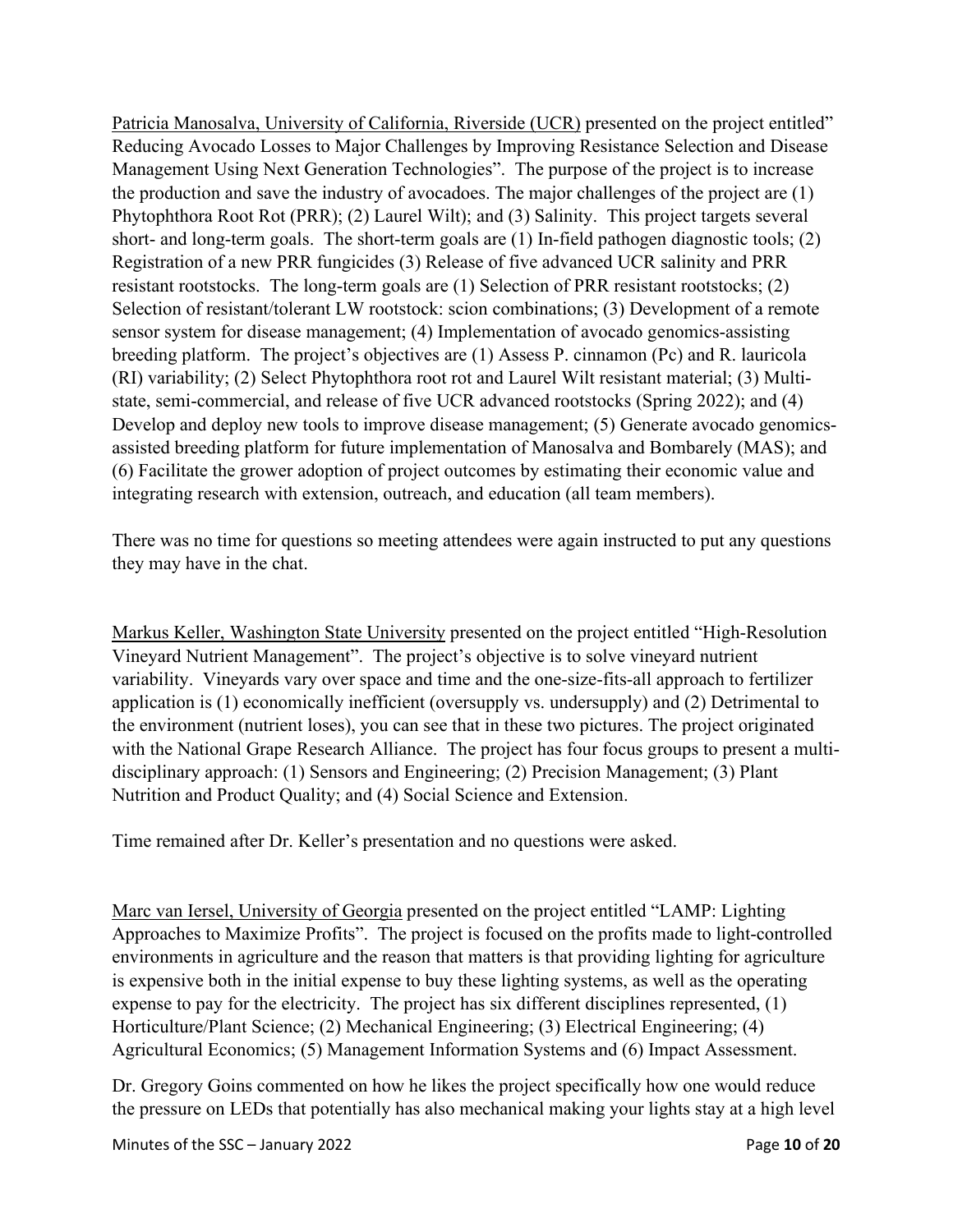for a longer time so that's another added benefit that may be hard to calculate, but it does make a difference when you're driving a light source hard. Dr. van Iersel commented that at this day and age it's rarely that we drive led lights as hard as 2009 because in 2009 LED lights were expensive and that's no longer the case. Dr. Goins had one question wanting to know what you know kind of the" rights to repair issues" with John Deere tractor, what does a grower do if their led light goes out? Dr. van Iersel answered that the owner should look at the warranty and see if they can get the company to replace the light. If not, there are hundreds of lighting companies most of them will be in person.

It is at this time that Dr. Bewick informed the meeting attendees that they were over a time and directed the meeting back over to DFO Lewis. And after a break the meeting began again with the last four presentations that were 10 minutes in length and 10 minutes for questions and answers.

Carl Rosen, University of Minnesota presented the project entitled" Enhancing Soil Health in U.S. Potato Cropping Systems: SCRI Project Update". The project's objectives are to improve soil health in potato cropping systems. Some key principles are (1) Keep soil covered; (2) Minimize social disturbance; (3) Increase crop diversity; (4) Keep living roots in the soil; and (5) Integrate livestock. The four project objectives are (1) Evaluation of management practices the optimize soil health (small plots); (2) Determine spatial variation of on-farm soil health-based indicators associated with potato crop health, yield, and quality (grid-sampled fields); (3) Identify the incentives, impediments, and determinants of adopting practices and technologies that encourage practices to improve soil health in potato production (economics of soil health); and (4) Facilitate adoption of soil health best management practice systems by the potato industry (extension and outreach).

Dr. Carlos Iglesias asked what are the incentives for farmers to apply some of the most beneficial practices? And is there a marketing potential?

Dr. Rosen answered that that is what the economists are trying to find out. Dr. Rosen believes that perhaps there may be some government incentives to adopt some of these practices.

And he also said that there was a survey, and they didn't have quite enough respondents yet and part of the reason is because of the lack or in-person meetings last year. Dr. Rosen speculated that perhaps going forward now that there are more in person meetings that they will be able to hand out those surveys and gather more information.

Carolee Bull, Penn State University presented on the project entitled "Integrated Management of Emerging Seedborne Bacterial Diseases of Cucurbits and Chenopods". Seed can be infested and there are two different crops: the seed crop and seed industry are impacted and then the food crop where crop growers are impacted. The projects objectives are as follows: (1) Develop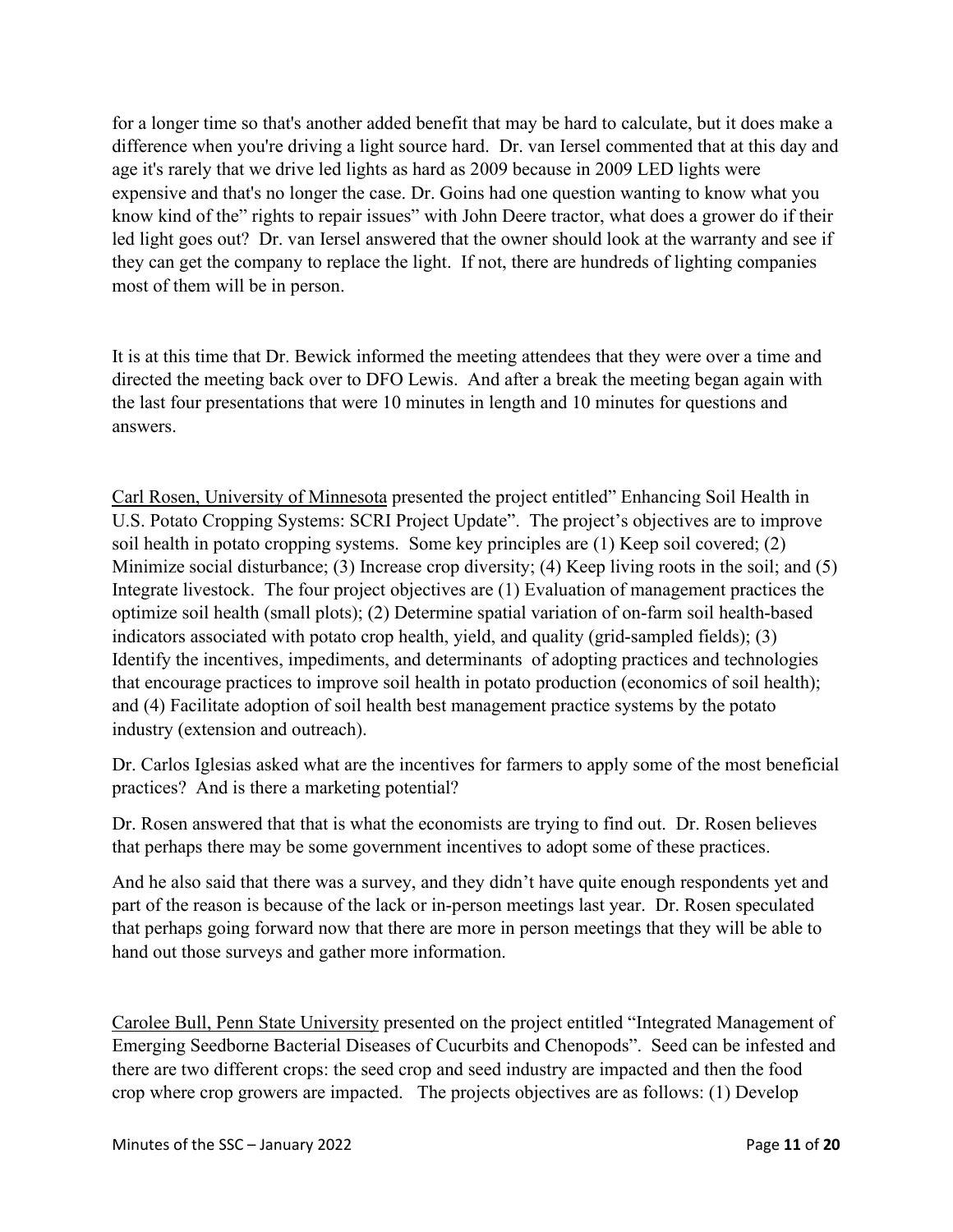specific methods for pathogen detection and quantification; (2) Development of novel Integrated Pest Management (IPM) practices for crop and seed production; (3) Develop seed testing protocols and treatments; (4) Identifying novel resourced of disease resistance; and (5) Cost benefit analysis; and (6) International seed health extension. Training, and mentorship.

Dr. Bewick stated he had two comments: (1) the cost year is a legislative mandate it's not something that we choose to do, in fact we hate it as much as everybody else, because it it's a an administrative burden for us the other thing is that normally SCRI projects can only last for five years, but we have a because of coven we are able to extend them for six years and (2) I will reach out you when you get to your fifth year and let you know how much money you have remaining in your project and then, if you think you're going to need an extension we will do that before the project terminates.

Dr. Bull responded that she will absolutely need it just because she has all overseas sampling that her research hasn't made plans for and she believes that this committee will be talking to you know as an advisory group, and so I think it's good for them to think about that.

Julie Urban, Penn State University presented the project entitled "Biology, Management, and Reducing the Impact of the Spotted Lanternfly (SLF) on Specialty Crops in the Eastern USA". The spotted lantern fly is an invasive insect from Asia, primarily from China. The SLF was first detected in eastern Pennsylvania in the fall of 2014, but it was an invasive passed in South Korea, starting in 2004. And in South Korea it did significant damage to tree fruit, stone fruit, and forest trees. The U.S. were on the lookout for the SLF and it wasn't until 2017 that the populations blew up and that's when researchers realized it's going to be a significant problem so that's when this project started organizing. The objectives of the program are: (1) Quantify SLF impact on at-risk specialty crops and immediately develop management tactics to reduce the damage in areas where SLF are established; (2) Perform essential fundamental research on SLF basic biology, ecology, behavior and biological control tactics contributing to long-term sustainable solutions; and (3) Deliver immediate SLF management solutions to specialty crop stakeholders and the general public via the Extension networks of the partnering land grant universities, USDA agencies, and Northeastern IPM Center (NEIPMC).

No questions were asked.

Rebecca Grumet, Michigan State University presented the project entitled "CucCAP2: Harnessing Genomic Resources for Disease Resistance and Management in Cucurbit Crops – Bringing the Tools to the Field". This project involves crops produced in the United States there's including watermelon the different melons, cucumber and a surrogate squashes and pumpkins. Even though we're dealing with a variety of different crops that are grown all over the country under a range of environmental and climatic conditions consultation with industry (i.e., growers, shippers, and processors), regardless of the crop and location identified resistance to diseases as the highest priority for crop improvement. The project's objectives are to (1) Develop advanced bioinformatic, pan-genome and genetic mapping tools for cucurbits; (2) Utilize genomic approaches to identify, map, and develop markers for resistances to priority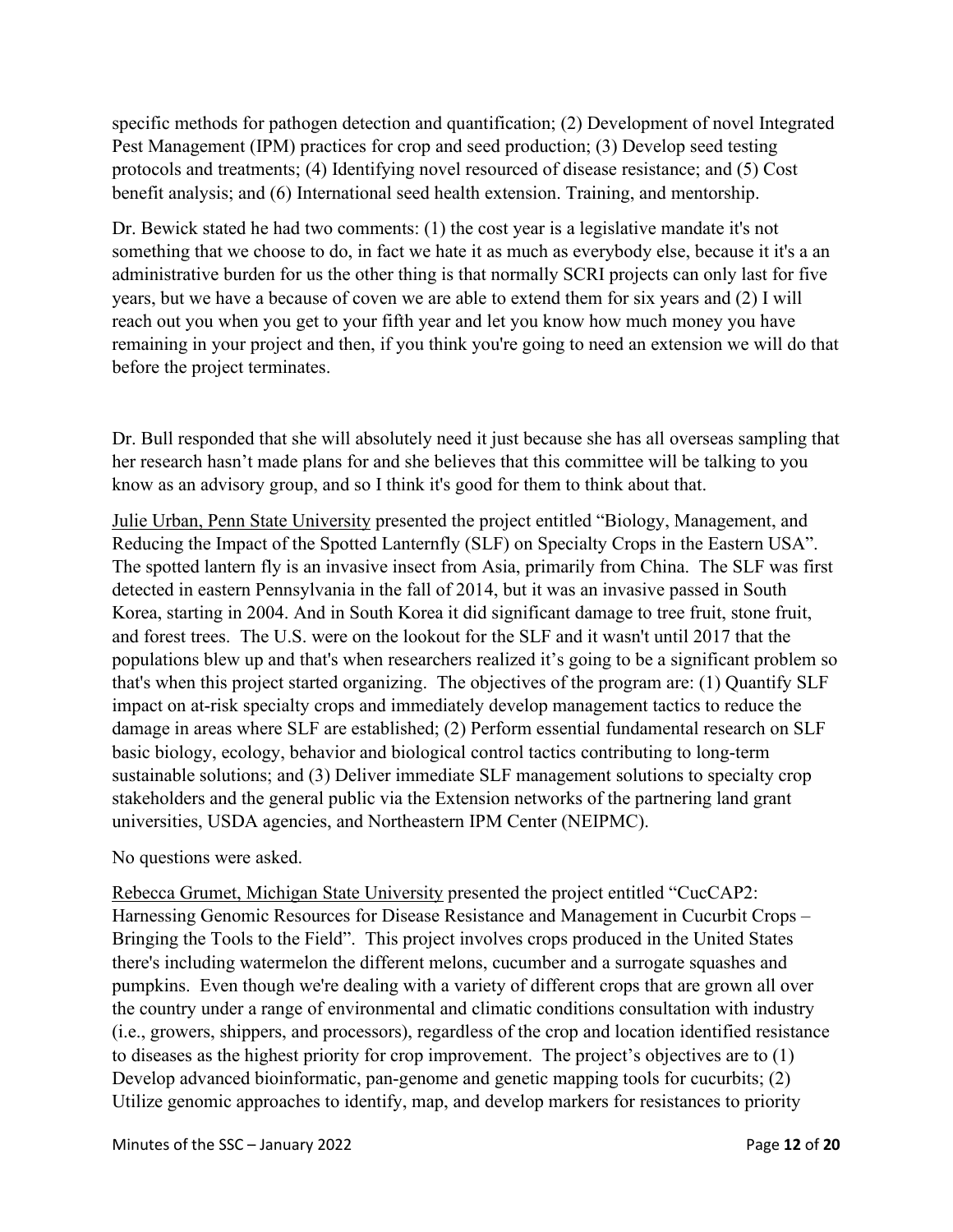diseases identified by cucurbit industries; (3) Introduce and pyramid/stack resistances into advanced breeding lines; and (4) Provide state-of-the-art disease control recommendations, perform multi-location, multi-isolate trials of resistances to improve integrated disease management, assess economic impacts.

Dr. Carolee Bull asked Dr. Grumet to let her know if she wanted to include the bacterial diseases at some point? Dr. Grumet answered that they are busy but that she is aware of the many people involved in our project and have been involved in several of the other projects here. She gave ab example of the development of the Carolina strong back rootstocks that we heard about earlier. And even though these tools may not have been necessarily developed for our project, they were developed using the tools developed by our project, and so I think there's a lot of synergy going on, among the different projects.

## **Public Comment Period**

DFO Kate Lewis opened the floor for public comment. No comments were given.

## **Recap/Set Stage for Day #2**

DFO Lewis set the stage for Day #2 noting that either Dr. Bewick or Ms. O'Reilly would provide an overview presentation about the SCRI program including some brief history and some recent changes, this will provide the context for the members of the SSC to engage in DFO Lewis believes an organic and engaging discussion relative to the committee's next steps.

DFO Lewis thanked her colleague, Ms. Morgan-Jordan, the six members of the SSC who've been able to join us today and all seven members will be on the call tomorrow. She also thanked the grant project leaders and her other USDA colleagues.

The meeting is on the same zoom link and DFO Lewis encouraged people to join a few minutes early.

## **Adjournment**

DFO Lewis opened the floor to accept a motion to adjourn the meeting and a motion was made by Dr. Carlos Iglesias and seconded.

## **DAY #2: THURSDAY, JANUARY 19**

## **Roll Call and Quorum Determination**

Before DFO Lewis opened the meeting she had Ms. Summer LaRose, a new program specialist that is serving as Ms. O'Reilly's backup introduce herself.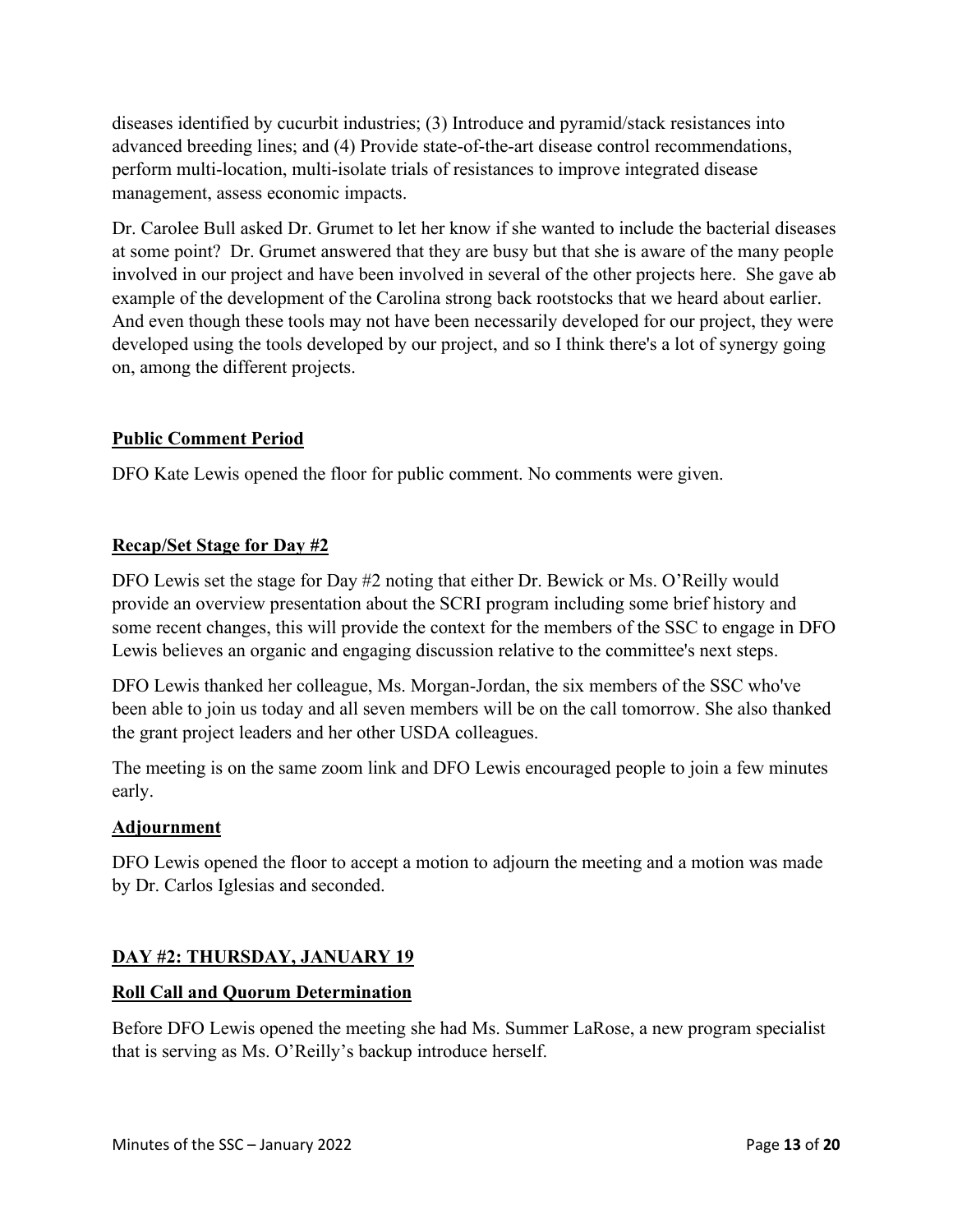Next DFO Lewis asked Ms. Morgan-Jordan to take roll and establish the quorum. Also at this time DFO Lewis asked Dr. Nikki Rothwell to introduce herself to the SSC members and SCRI.

The following names of SSC members were called by Ms. Morgan-Jordan, and their response is given in italics:

(1) Donnell Brown – *present* (2) Gregory Goins – *present* (3) Marguerite Green – *no response given* (4) Carlos Iglesias – *present* (5) Shawn Peebles – *no response given* (6) Nikki Rothwell– *I'm here* (7) Jim Tuinier - *present*

DFO Lewis asked new SSC member Nikki Rothwell to introduce herself.

*Dr. Nikki Rothwell* is in Traverse City, Michigan where she works at a research facility that's privately owned by growers and then it's leased back to Michigan State University which makes her a Michigan State Employee. She also has a split appointment between research and extension and then also administration over our small Research Station located in Traverse City. She commented that she mainly works with commercial tree fruit growers so apples and cherries.

# **Recap of Day #1**

DFO Lewis noted that Day #1 of the meeting was primarily information sharing from the project directors from their SCRI grant projects that were awarded from 2017 to 2020. An overview of 15 different presentations were heard.

# **Day #2 Overview and Goals**

DFO Lewis stated that Dr. Tom Bewick will provide an overview presentation about the SCRI program and then after we have a screen and brain break to prepare for what DFO Lewis hopes will be an engaging robust discussion that will happen towards the latter part of the morning.

DFO Lewis broke down the discussion for Day #2 down in three goals: (1) have SCC discussion on research grants; (2) comments from the committee and others on the grants awarded in the SCRI program and (3) discuss the relevancy and review process.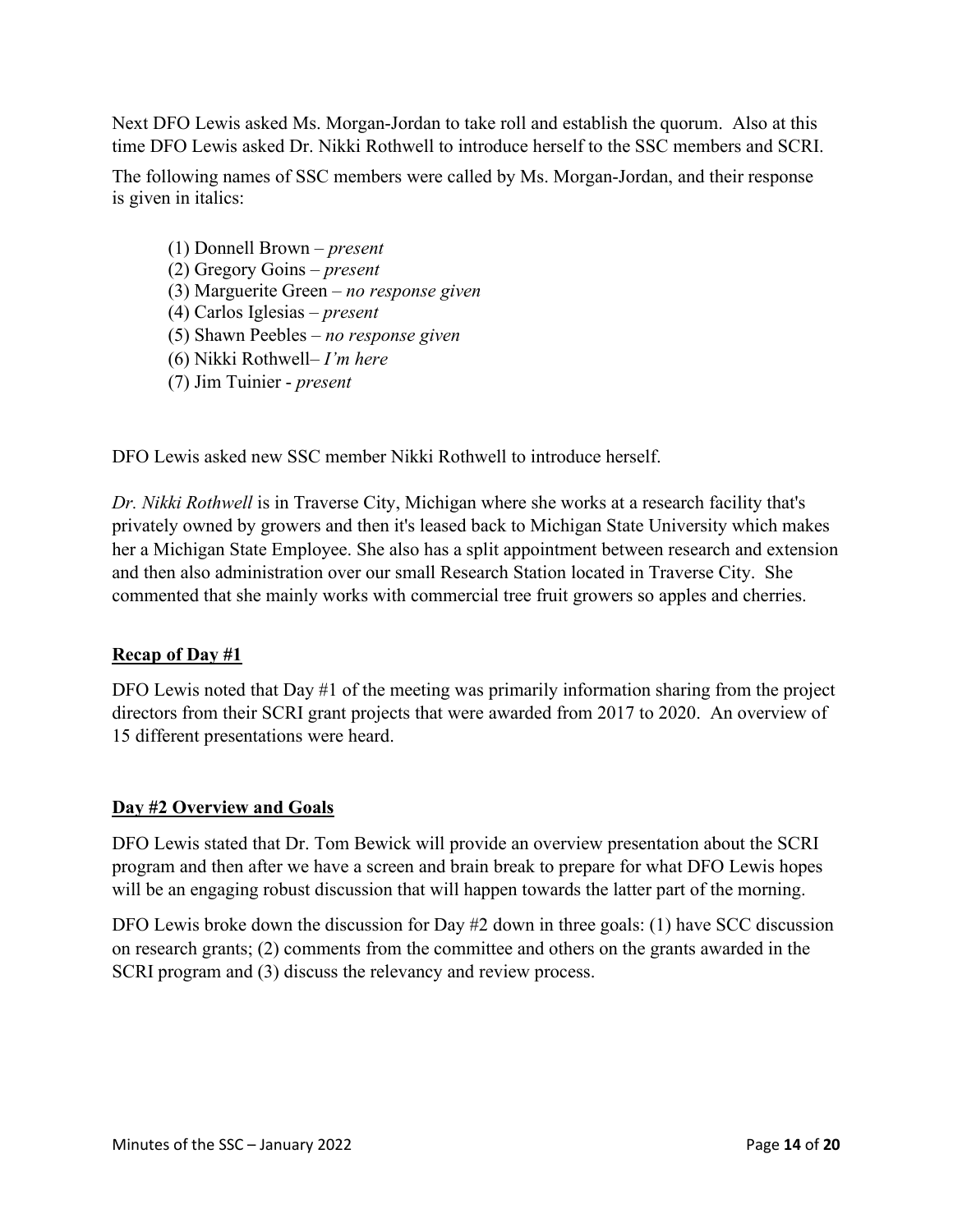#### **SCRI Presentation**

Dr. Tom Bewick gave the history of the SCRI and the recent changes that have taken place. The foundation of SCRI started back in 2001 with the Specialty Crop Competitiveness Act. In 2018 the Farm Bill's legislative focus areas expanded and authority to waive matching requirements was eliminated. And in 2018 funding was made available for two years. The current process of the SSC ensures that a relevancy review is completed at the pre-application process. Full applications are reviewed by a panel of scientific experts from academia, government and industry and the results of scientific merit reviews are combined with results of relevancy review to develop funding recommendations. Dr. Bewick spoke on the importance of specialty crop committee recommendations and if there is something that the SSC likes about what the SCRI is doing they can recommend continuing the process or suggest that the USDA change or add something.

Dr. Carl Rosen believes that matching requirement detracts from the science, because the researchers are now spending a lot of time training for how we are going to do the match and Dr. Rosen goes on to state that he has been involved with three SCRI projects and the project leader on one of the projects and fortunately we didn't have to get a match on that, but the project where we had to get a match I found that we spent most of time trying to figure out the matches. In the end, Dr. Rosen commented that it would be good if the matching requirement could be eliminated.

Dr. Carlos Iglesias had a question regarding the conflict of interest since he is on one or two preproposals and serves on the SSC. Dr. Bewick answered that Dr. Iglesias was not making recommendations about which projects SCRI funds therefore it is not a conflict of interest.

## **Public Comment Period**

DFO Lewis opened the floor to public comment. No public comment was made.

#### **SCC Discussion on Research Grant Presentations**

DFO Lewis asked Dr. Bewick why the matching requirement is so decisive.

Dr, Bewick explained that the funding must be matched dollar for dollar with non-Federal funds. So, if SCRI awards \$76 million in Federal funds, it must be cash or income contributions equal to what the Federal award is. He went on to say that changes in knowledge, changes in action, and changes in condition, cost more and SCRI really wants its teams to be able to focus on that, and that requires larger projects and larger funding.

Dr. Nikki Rothwell had a question as well. Sometimes she feels like from the SCRI's that she has been involved with regarding the evaluation it is sometimes perceived that it is taking a lot of funds. And she realizes that the project must show the impact and its hard and within the different universities even if they have people who do cost analysis its expensive, but there's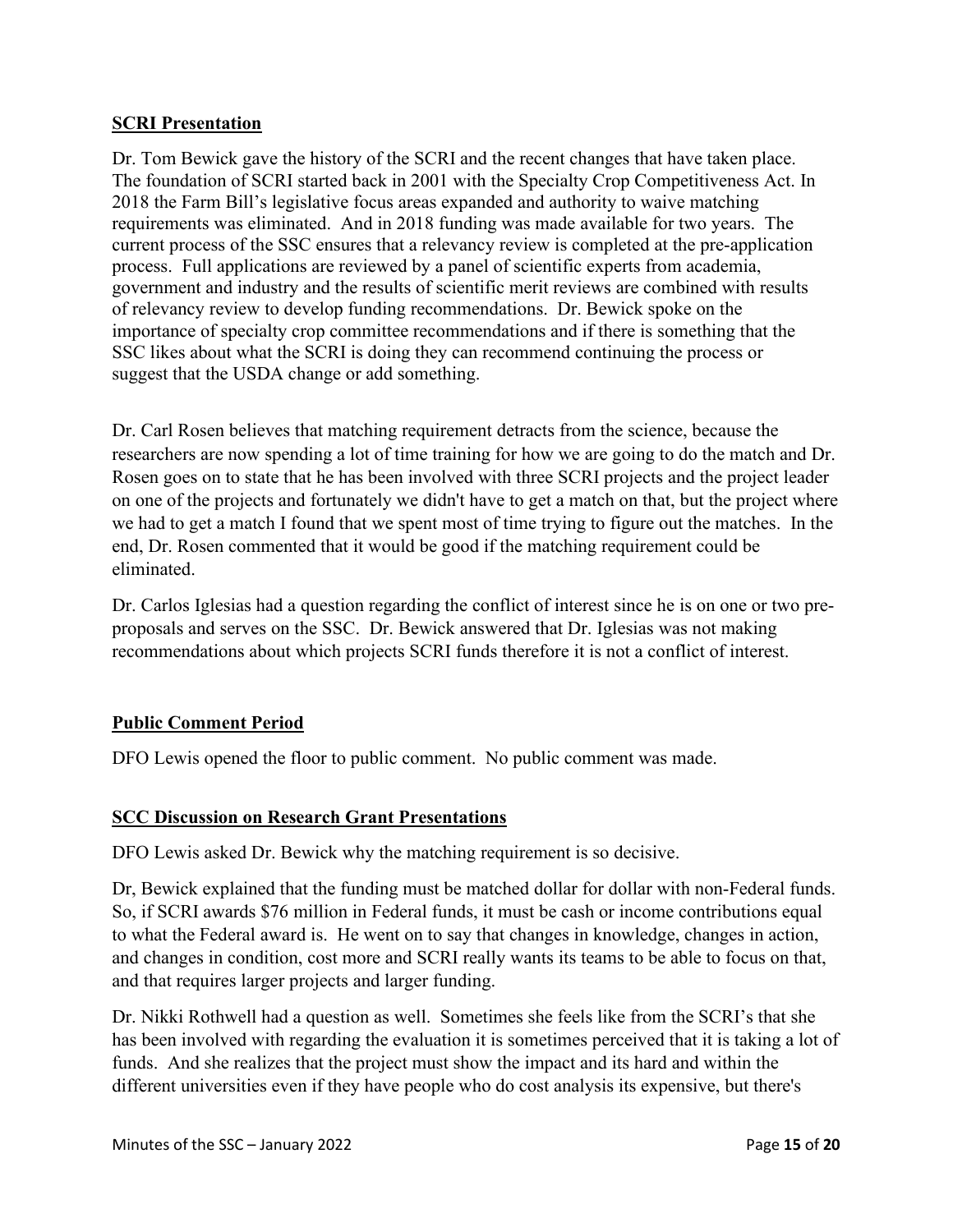always a heavy cost associated with them, and she wondered if Dr. Bewick had heard that before and could comment on that briefly.

Dr. Bewick answered that he probably has heard of that. But he views it as an important aspect of doing the science is to have the value independently evaluated.

Dr. Rothwell further commented that on the very drastically different projects she has been involved with where it takes a huge chunk of "X" and then maybe have less time for another project. Finally, she asks "is there a way to streamline that economic or that social piece"?

Ms. O'Reilly answered by giving a history of it starting with the 2014 Farm Bill, and the SCRI was trying to pull together impact stories from the projects that had been funded and we were finding that we weren't we didn't really have that many good impact stories and we realized that a lot of project directors did not put much effort into writing impact stories because they didn't think that anyone was reading the reports that were going into the NIFA of reporting system. So, we did a big push on impact stories and it was embraced by NIFA. And to be able to write an impact statement you need to have some of that evaluation piece. Ms. O'Reilly agreed that this is probably worth more discussion because the professional evaluators have a very high price tag.

DFO Lewis worked through what the SCC responsibilities and after having the day and a half meeting, she opened the floor to recommendations. Dr. Goins being new to the SSC deferred to the veterans on the call which Dr. Bewick informed him that there were no veterans on the current SSC. Dr. Goins did comment that he believed the presentations were a nice mixture, of forward-looking research, but yet practical and other avenues can impact the economics of a small specialty crop industry.

Ms. Donnell Brown suggested that having a standard schedule had been helpful when it comes to the RFA.

Dr. Carlos Iglesias suggested that more projects on crops that relate to nutrition are funded. More research on nutritionally related illnesses and food deserts that exist in America meed more through supportive research.

Dr. Nikki Rothwell made a comment about those universities that don't have strong extension programs. She feels certain institutions that maybe don't have that extension component, perhaps are left out in the cold, and do not have that access to help find a match. She asked Dr. Bewick does the SCRI ever go back and look at those different categories? Dr. Bewick answered that the categories are in the Farm Bill and he admits that the five original categories haven't changed but there have been qualifiers added.

DFO Lewis acknowledged Ms. Morgan-Jordan who had a question from Dr. Bewick. Her question was is there any particular area that SCRI is not receiving an equal number of applications for? And does SCRI think that it needs to solicit in certain areas more than others to reach a broader audience?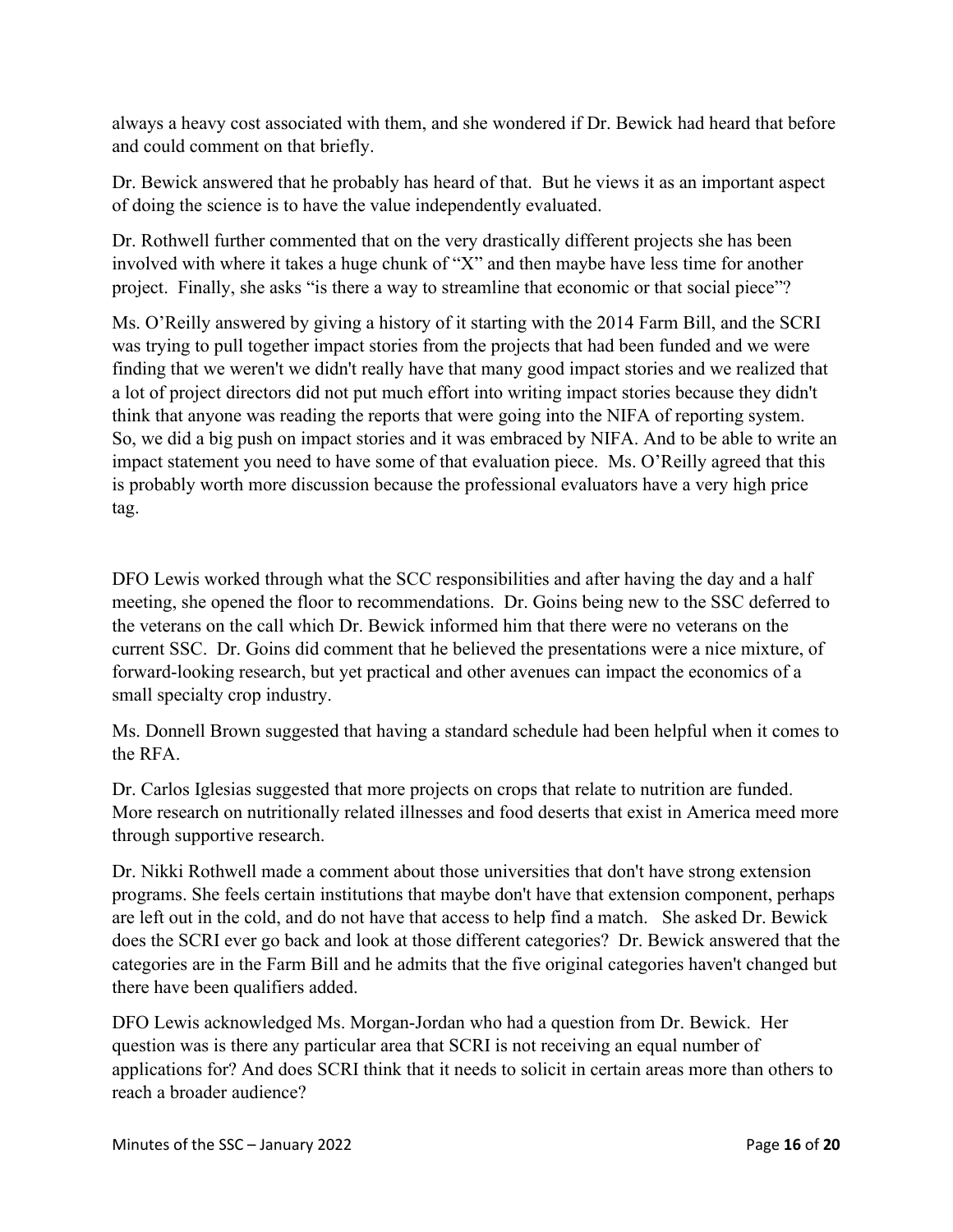Dr. Bewick answered yes, and that is one way the SSC can help by spreading the word about the opportunity for project funding through industry and academia.

Ms. Morgan-Jordan also had a recommendation that to increase applicants in food safety as well as there being a need to help those people out there with the application process remembering that at one time workshops were held in underserved communities.

DFO Lewis acknowledged all the great discussion, but she was wrestling with what the SSC walks away with after having met for eight hours. DFO Lewis noted that the SCRI already has pre-applications for FY22 and noted that they will be turned in on January 21, 2022. Ms. Megan O'Reilly stated that the recommendations from the SSC are more for 2023. Mr. Bewick added that the minutes will be circulated, and the committee will approve them, and the recommendations will then go to NIFA and therefore, its best to look into the future (FY23). If the SSC thinks that there are things that could be improved, it might be minor tweaks, or they may be more substantial those recommendations can be given at a date later TBD.

Ms. Lewis thanked everyone for a great discussion, but she admitted that she was still wrestling with what does the SSC committee walks away with. Ms. Lewis ensured the SSC members that they will be provided with all the information from the meeting (ppt slides and reference materials).

## **SSC's FY22 Next Steps**

- The SSC is to provide some comments back, however, general, or specific on the 15 presentations or the process. And the timing for these comments is TBD.
- Ms. Shirley Morgan-Jordan will send the recommendations from the 2017 Michigan SSC meeting as an example for the new SSC members.
- Ms. Lewis will update the SSC on the program status and process for 2022 and will keep the Committee engaged.